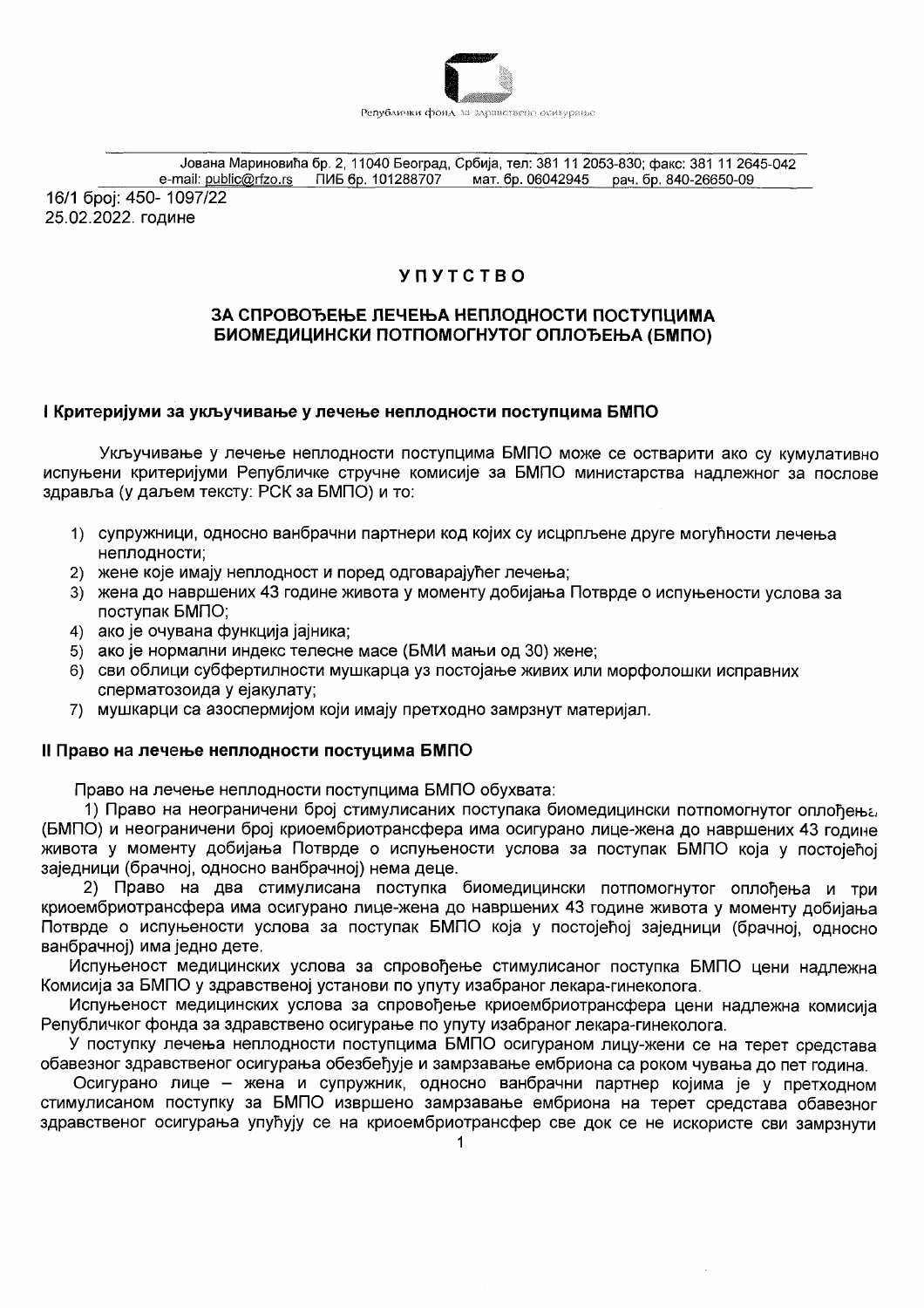## ембриони, ті упућују се на нов стимулисан поступак БМПО само уколико немају замрзнуте ембрионе на терет средстава обавезног здравственог осигурања.

Напомена: Уколико је осигурано лице-жена искористила право на криоембриотрансфер утврђено у поглављу II, став 1. овог Упутства, односно уколико је искористила све замрзнуте ембрионе на терет средстава обавезног здравственог осигурања, упућује се на стимулисан поступак БМПО.

#### III Поступак код изабраног лекара

#### а) стимулисан поступак БМПО

Поступак укључивања у лечење поступцима БМПО започиње прегледом код изабраног лекара гинеколога за осигурано лице-жену и код изабраног лекара из области опште медицине за осигурано лице-мушкарца.

Изабрани лекар - гинеколог је у обавези да:

- 1) утврди да осигурано лице-жена поседује уредно оверену исправу о осигурању;
- 2) утврди да ли осигурано лице-жена испуњава услове за поступак БМПО у складу са поглављем I овог упутства;
- 3) упути осигурано лице-жену да уради следеће анализе и дијагностику:

(1) микробиолошка испитивања

- цервикални брис на бактерије, вагинални брис на бактерије, брис на хламидију и брис на бактеријску вагинозу.

-HbsAg, HCV, HIV, VDRL-серологија,

(2) Toxoplasma gondii, Rubella-серологија, скрининг грлића (брис на Papanikolau, колпоскопија). ултразвучни преглед обављен вагиналном сондом, хормонско испитивање од 2.-4. дана од почетка менструалног крварења, једнократно (FSH, LH, E2, Pg, T, Prolaktin, antimilerijan hormon-AMH), TSH, Т3 и T4.

(3) Опште припреме непосредно пред поступак: крвна група, Rh фактор, крвна слика, урин, биохемијске анализе, мали фактори коагулације. Напомена: наведене припреме се врше непосредно пре поступка БМПО и нису услов за поступак пред Комисијом за БМПО.

Налази брисева и ултразвука важе шест месеци. Анализе хормона важе шест месеци. Остале анализе не могу бити старије од годину дана.

Изабрани лекар-гинеколог је дужан да пре издавања упута за Комисију за БМПО утврди да осигурано лице-жена испуњава све услове за поступак БМПО у складу са поглављем I овог упутства. као и да има све потребне анализе прописане Упутством (анализе и рок важења анализа). Уколико утврди напред наведено, изабрани лекар-гинеколог издаје осигураном лицу-жени упуте за:

- 1) Комисију за БМПО у једној од установа из Плана мреже здравствених установа из поглавља V овог упутства:
- 2) ултразвучни преглед који се врши у току поступка оцене на Комисији за БМПО.

Изабрани лекар из области опште медицине је у обавези да:

- 1) утврди да ли осигурано лице-мушкарац испуњава услове за поступак БМПО у складу са поглављем I овог упутства:
- 2) упути осигурано лице-мушкарца да уради следеће анализе и дијагностику: (1) микробиолошка испитивања: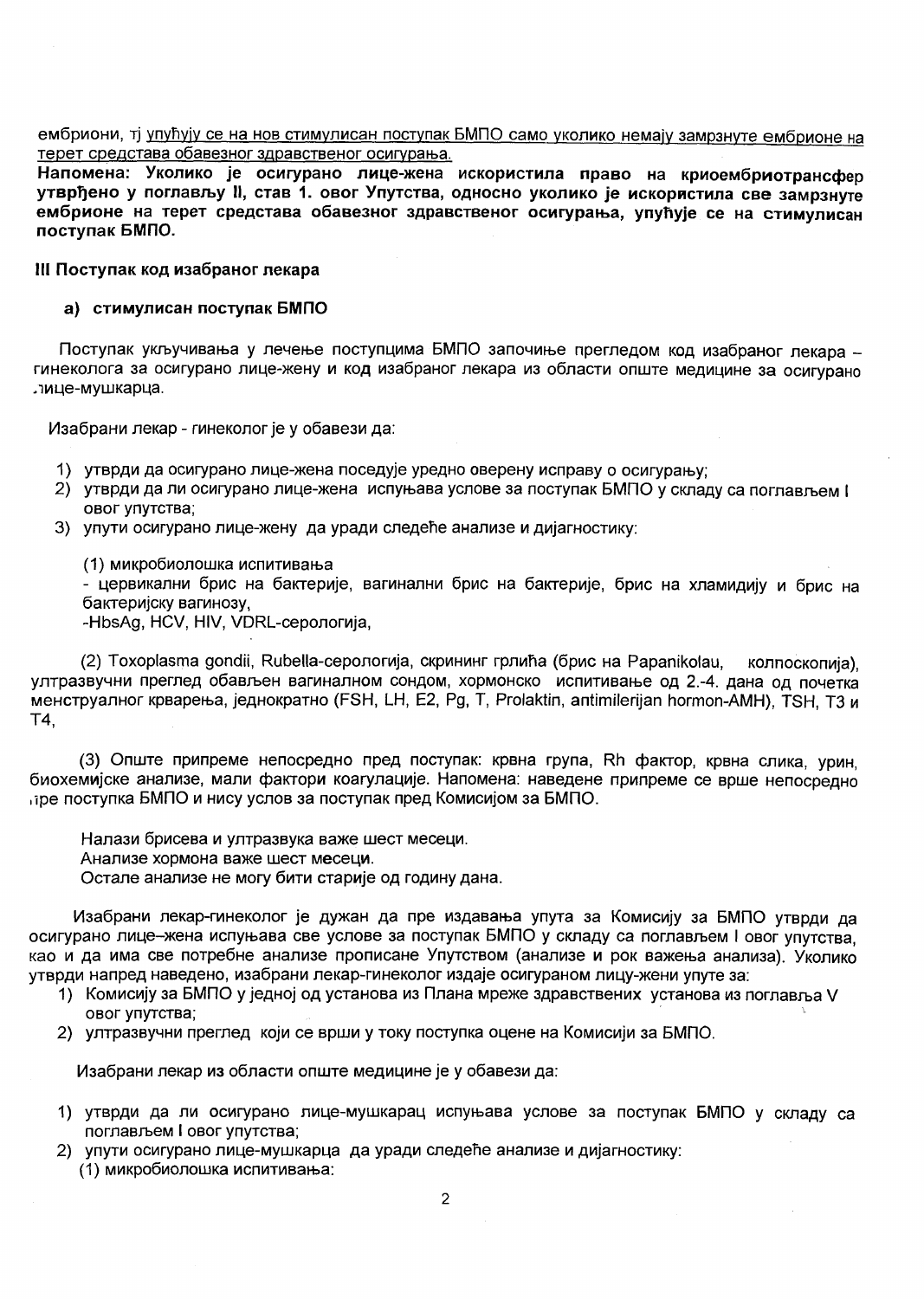- брис на бактерије, брис на хламидију, -HbsAg, HCV, HIV, VDRL-серологија, (2) спермограм и спермокултуру;

Налази брисева важе шест месеци. Остале анализе не могу бити старије од годину дана.

Ако супружник, односно ванбрачни партнер-мушкарац није осигурано лице Републичког фонда за здравствено осигурање (у даљем тексту: РФЗО), трошкове медицинских анализа из тачке 2) сноси из сопствених средстава.

Ако осигурано лице-мушкарац испуњава услове према индикацијама РСК за БМПО и поседује све потребне анализе прописане Упутством (анализе и рок важења анализа), изабрани лекар издаје упут за спермограм, који се врши у току поступка оцене Комисије за БМПО.

За спровођење стимулисаног поступка БМПО осигурано лице - жена и супружник, односно ванбрачни партнер са издатим упутима јављају се надлежној Комисији за БМПО, која заседа у једној од установа из Плана мреже здравствених установа прописаним поглављем V Упутства, ради заказивања термина прегледа пред Комисијом за БМПО. Контакт телефони Комисије за БМПО иалазе се на званичној интеренет адреси РФЗО.

## б) криоембриотрансфер

Поступак криоембриотрансфера започиње прегледом код изабраног лекара-гинеколога за осигурано лице-жену.

Изабрани лекар - гинеколог је у обавези да:

- 1) утврди да осигурано лице-жена поседује уредно оверену исправу о осигурању;
- 2) утврди да ли осигурано лице-жена испуњава критеријуме неопходне за криоембриотрансфер из поглавља I овог упутства;
- 3) утврди да ли осигурано лице-жена поседује следеће анализе:

(1) микробиолошка испитивања

- цервикални брис на бактерије, вагинални брис на бактерије, брис на хламидију и брис на бактеријску вагинозу,

-HbsAg, HCV, HIV, VDRL-серологија,

(2) Toxoplasma gondii, Rubella-серологија, скрининг грлића (брис на Papanikolau, колпоскопија). ултразвучни преглед обављен вагиналном сондом, хормонско испитивање од 2.-4. дана од почетка менструалног крварења, једнократно (FSH, LH, E2, Pg, T, Prolaktin, antimilerijan hormon-AMH), TSH, Т3 и T4,

(3) Опште припреме непосредно пред поступак: крвна група, Rh фактор, крвна слика, урин, биохемијске анализе, мали фактори коагулације. Напомена: наведене припреме се врше непосредно пре поступка БМПО и нису услов за поступак пред лекарском комисијом РФЗО.

Све анализе не могу бити старије од годину дана.

Изабрани лекар - гинеколог је дужан да, пре издавања упута за лекарску комисију РФЗО, утврди да осигурано лице - жена испуњава услове за криоембриотрансфер у складу са поглављем i овог упутства, као и да има све потребне анализе прописане Упутством (анализе и рок важења анализа).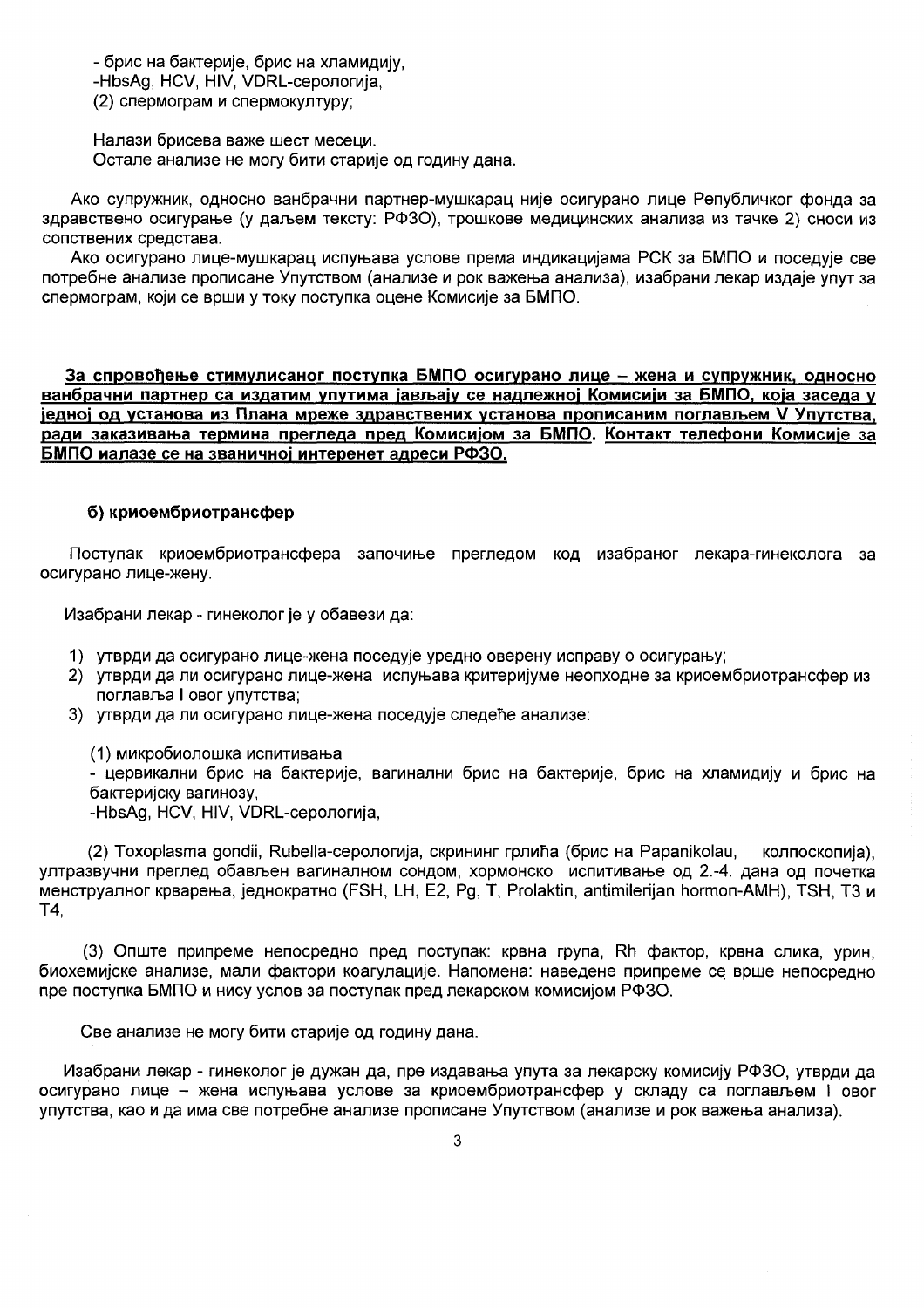Са издатим упутом осигурано лице-жена се са својим супружником, односно ванбрачним партнером јавља надлежној лекарској комисији РФЗО ради доношења оцене о испуњености медицинских услова за спровоћење криоембриотрансфера.

#### IV Поступак пред Комисијом за БМПО за стимулисани БМПО

На основу заказаног прегледа пред Комисијом за БМПО, осигурано лице жена са својим супружником, односно ванбрачним партнером, Комисији за БМПО доставља сву потребну медицинску документацију и потребне упуте.

Поред документације из поглавља III овог упутства супружници, односно ванбрачни партнери су дужни да доставе и следећу документацију:

- 1) фотокопију отпусне листе, ако је претходно примењен неки од поступака БМПО (IUI, IVF, ICSI);
- 2) све отпусне листе, ако је осигурано лице-жена урадила HSG, хистероскопију, лапароскопију или лапаротомију:
- 3) комплетну медицинску документацију ако је осигурано лице-жена боловала или оперисана од било које болести:
- 4) уколико им је за претходни поступак издат образац БМПО-6, супружници, односно ванбрачни партнери пре прегледа пред Комисијом за БМПО лицу задуженом за пријем. обраду и унос података у апликативни софтвер РФЗО достављају и образац БМПО-7;
- 5) доказ о испуњености услова за мушкарце са азоспермијом у виду потврде здравствене установе о замрзнутом материјалу за конкретно лице.

Пре прегледа на Комисији за БМПО супружници, односно ванбрачни партнери попуњавају и потписују следеће обрасце:

1) Изјаву о избору здравствене установе, у којој ће се, уколико постоји могућност, обавити поступак БМПО (Образац БМПО-1). Образац се издаје у два примерка, један примерак за осигурано лице-жену, а други за РФЗО.

2) Изјаву супружника, односно ванбрачних партнера да из постојеће заједнице немају децу. односно да имају једно дете (Образац БМПО-2). Образац се издаје у два примерка, један примерак за осигурано лице-жену, а други за РФЗО.

Напомена: Код поступка за друго дете супружници, односно ванбрачни партнери доказују да имају једно дете и прилажу извод из матичне књиге рођених за дете.

3) Изјаву супружника, односно ванбрачних партнера који су сагласни да уколико буде постојала могућност замрзну ембрионе (Образац БМПО-6). Образац се издаје у три примерка, један примерак за матичну филијалу и два примерка за супружнике, односно ванбрачне партнере. Супружници, односно ванбрачни партнери један примерак обрасца БМПО-6 достављају здравственој установи у којој се спроводи поступак **БМПО**.

Указујемо да постојање ванбрачне заједнице, а у сврху остваривања права на БМПО на терет средстава обавезног здравственог осигурања, ванбрачни партнери доказују овереном изјавом.

Обрасце БМПО-1, БМПО-2 и БМПО-6 партнери преузимају и попуњавају пре Комисије за БМПО код лица задуженог за пријем, обраду и унос података у апликативни софтвер РФЗО. Наведене обрасце, као и образац БМПО-7 за партнере који су имали издат образац БМПО-6 у претходном поступку, извод из матичне књиге рођених за дете, ако је у питању друго дете, и доказ о заједници, ако је у питању ванбрачна заједница, лице задужено за пријем и обраду података најкасније до 10 часова наредног радног дана од дана заседања Комисије за БМПО, електронским путем доставља матичној филијали осигураног лица-жене.

Податке унете у апликативни софтвер, у виду ехеl табеле Дирекција РФЗО најкасније до 10 часова наредног радног дана од дана заседања Комисије за БМПО, електронским путем доставља матичној филијали осигураног лица-жене.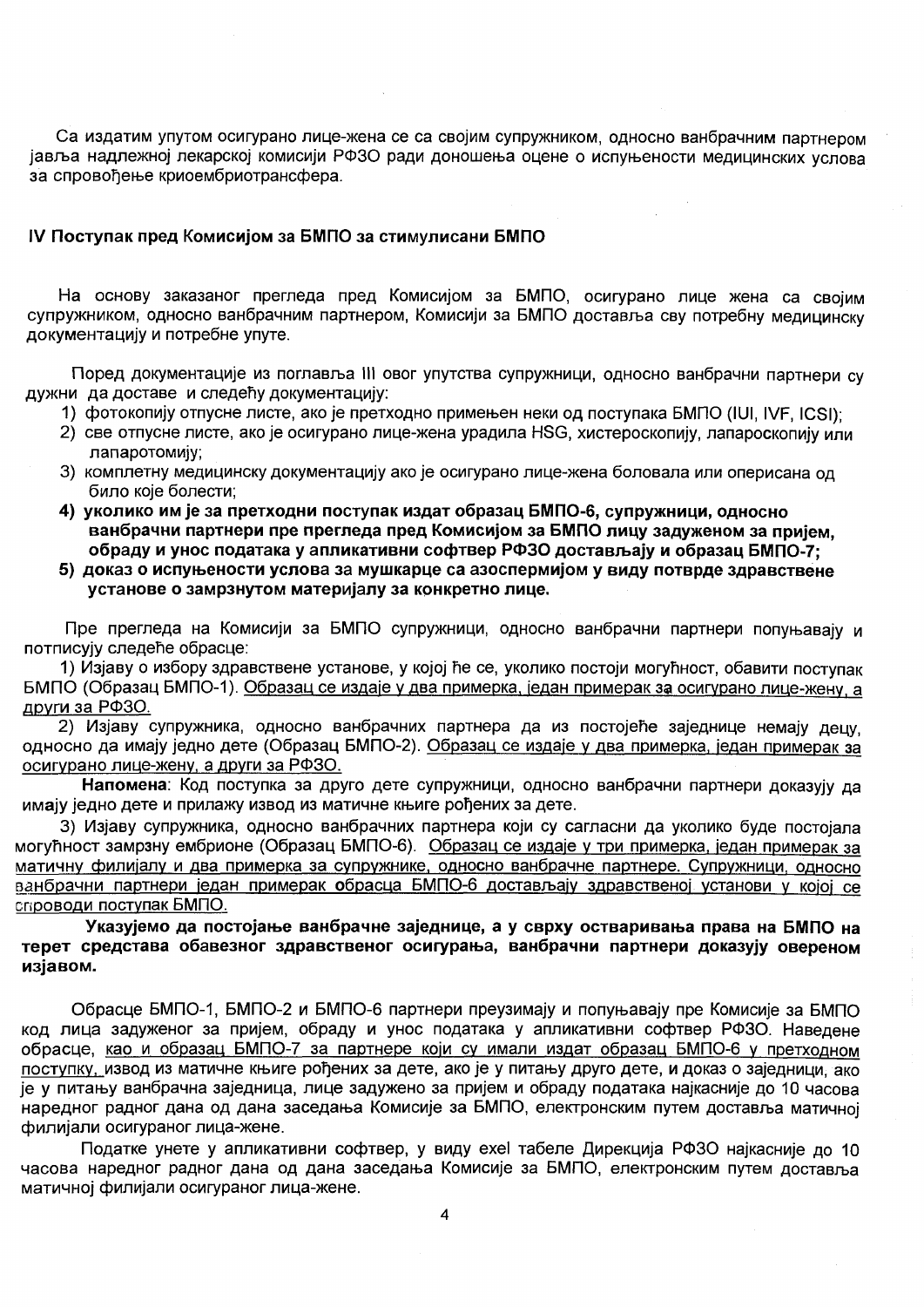Матична филијала осигураног лица-жене, одмах по достављању горе свих наведених података, узимајући у обзир и податке наведене у поглављу II став 5. овог Упутства, најкасније до краја радног времена, податке уноси у матичну евиденцију осигураних лица у форми обрасца оцене лекарске комисије (ОЛК-11). Уколико лекарска комисија утврди да достављена документација није потпуна, захтеваће од осигураног лица-жене допуну документације на прописаном обрасцу и по достављању допуне донети оцену, односно извршити унос података у матичну евиденцију (ОЛК-11).

Ако надлежна лекарска комисија увидом у достављену документацију утврди да осигурано лицежена не испуњава услове за БМПО, издаје образац ОЛК-13 - Оцена првостепене комисије којим се не даје сагласност да се осигурано лице упути на стимулисани БМПО.

Лекарска комисија је дужна да приликом уноса података у форми обрасца ОЛК-11 у видљивој напомени оцене наведе врсту поступка на који се партнери упућују (стимулисани), за које дете се упућују на поступак (прво или друго) и податак да је супружницима, односно ванбрачним партнерима издат Образац БМПО-6 пред Комисијом за БМПО.

Здравствена установа приликом пријема осигураног лица-жене на Комисију за БМПО утврђује да ли осигурано лице-жена поседује уредно оверену исправу о осигурању.

Поред увида у достављену медицинску документацију за време прегледа пред Комисијом за БМПО, осигураном лицу-жени се у поступку оцене врши ултразвучни преглед, а мушкарцу спермограм.

Ако Комисија за БМПО утврди да партнери испуњавају услове за поступак БМПО, уписује у електронску апликацију РФЗО - "УБОЂЕЊЕ У ПРОГРАМ".

На основу позитивне одлуке Комисије за БМПО, осигураном лицу-жени се издаје Потврда о испуњености услова за стимулисани поступак БМПО (Образац БМПО-3) која важи дванаест месеци од датума заседања Комисије за БМПО, што је и период у коме је здравствена установа обавезна да започне стимулисани поступак БМПО.

#### Напомена: Потврда важи само за један поступак.

Ако Комисија за БМПО утврди да партнери не испуњавају услове за поступак БМПО, уписује у електронску апликацију РФЗО - "ОДБИЈЕНО".

## V Референтне здравствене установе и територијална надлежност Комисије за БМПО

Комисије за БМПО организоване су у шест здравствених установа из Плана мреже здравствених **VCTAHOBA И ТО V:** 

1) Клиници за гинекологију и акушерство, Универзитетског киничког центра Србије, Београд;

- 2) Гинеколошко-акушерској клиници "Народни фронт", Београд;
- 3) Гинеколошко-акушерској клиници, Универзитетског клиничког центра Војводине, Нови Сад;
- 4) Клиници за гинекологију и акушерство, Универзитетског клиничког центра Ниш;
- 5) Служби за гинекологију и акушерство, Опште болнице Ваљево и

6) Клиници за гинекологију и акушерство, Универзитетског клиничког центра Крагујевац.

Супружници, односно ванбрачни партнери упућују се на Комисију за БМПО у здравствену установу из Плана мреже здравствених установа на основу територијалне надлежности :

1) у Гинеколошко-акушерску клинику Универзитетског клиничког центра Војводине врши се упућивање за следеће округе: Северно-Бачки, Средње-Банатски, Северно-Банатски, Јужно-Банатски, Западно-Бачки, Јужно-Бачки и Сремски;

2) у Клинику за гинекологију и акушерство Универзитетског клиничког центра Ниш врши се упућивање за следеће округе: Расински, Нишавски, Топлички, Пиротски, Јабланички, Пчињски, Борски, Зајечарски, Косовско-Поморавски, Косовска-Митровачки и Косовски, Пећки и Призренски;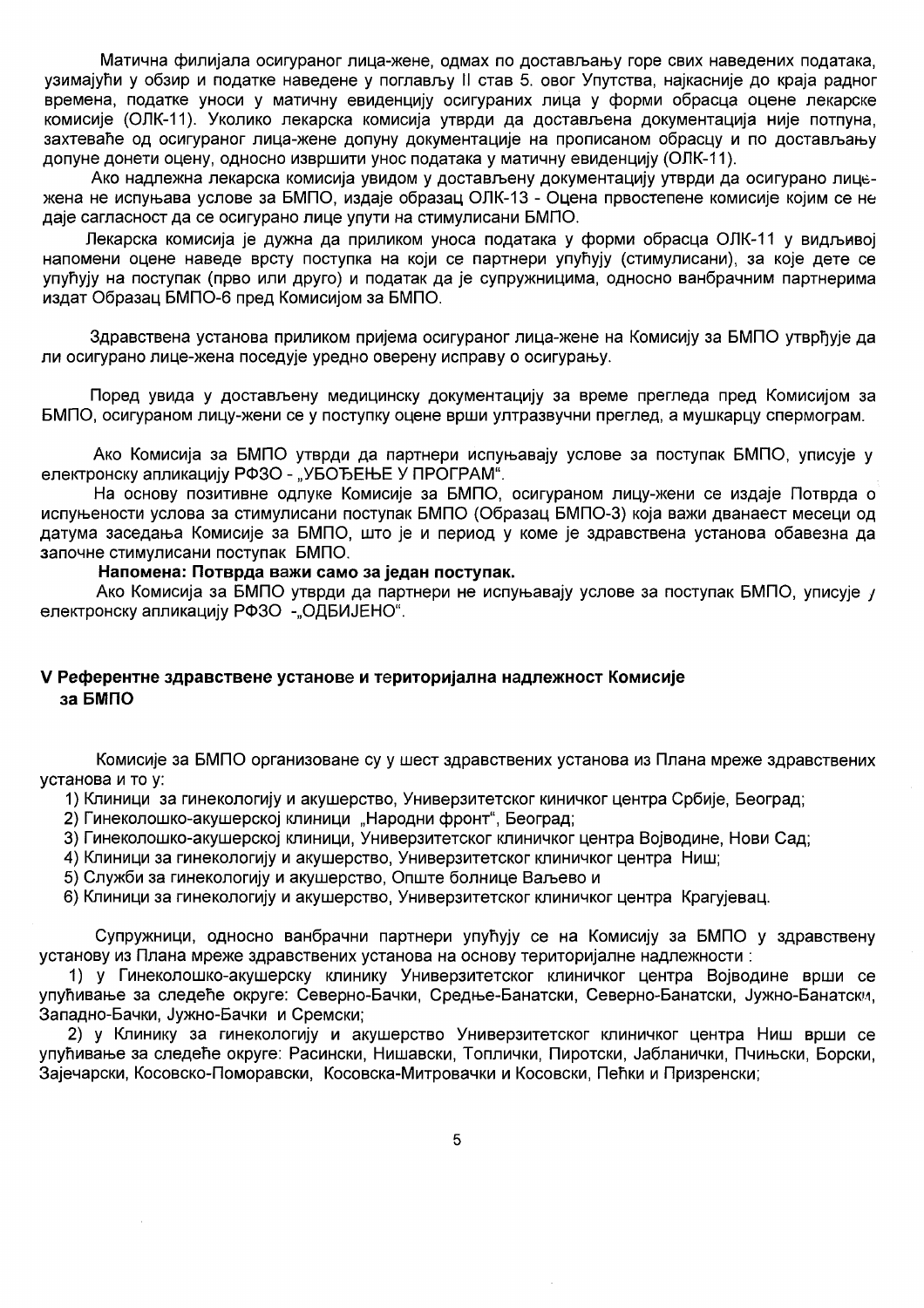3) у Клинику за гинекологију и акушерство Универзитетског клиничког центра Србије или Гинеколошко-акушерску клинику "Народни фронт" врши се упућивање за следеће округе: Златиборски. Подунавски, Браничевски и Град Београд:

4) у Општу болницу Ваљево врши се упућивање за следеће округе: Мачвански и Колубарски:

5) у Клинику за гинекологију и акушерство Универзитетског клиничког центра Крагујевац врши се упућивање за следеће округе: Моравички, Рашки, Поморавски и Шумадијски округ, и филијала Нови Пазар.

#### VI Поступак за криоембриотрансфер пред комисијом РФЗО

Када осигурано лице-жена прибави потребну медицинску документацију из поглавља III тачка б) овог Упутства и упут од изабраног лекара-гинеколога, јавља се заједно са супружником, односно ванбрачним партнером надлежној лекарској комисији РФЗО.

Партнери којима је у претходном поступку издат образац БМПО-6, приликом јављања лекарској комисији РФЗО достављају и уредно издат образац БМПО-7 од стране здравствене установе где су били упућени на стимулисан поступак БМПО. Уколико су партнери у међувремену свој замрзнут материјал пребацили у другу установу и тамо желе да иду на поступак криоембриотрансфер, морају донети и потврду уз образац БМПО-7 да је извршено премештање замрзнутих ембриона.

Уколико ембриони нису замрзнути на терет средстава обавезног здравственог осигурања. партнери на лекарску комисију достављају потврду о замрзнутим ембрионима издату од стране установе где се ембриони чувају.

Осигурано лице-жена сву потребну документацију добија на лекарској комисији РФЗО.

Лекарска комисија је дужна да приликом доношења оцене о испуњености услова за фиоембриотрансфер у видљивој напомени оцене наведе "КРИОЕМБРИОТРАНСФЕР".

Лекарска комисија, након издавања оцене на прописаном обрасцу ОЛК-11а, осигураном лицужени издаје и Потврду о испуњености услова за поступак БМПО-криоембриотрансфер на обрасцу БМПО-8, која је у прилогу овог упутства и чини његов саставни део. Потврда важи дванаест месеци од датума заседања лекарске комисије, што је и период у коме је здравствена установа обавезна да изврши поступак.

#### Напомена: Потврда важи само за један поступак.

На основу оцене лекарске комисије, са напоменом "КРИОЕМБРИОТРАНСФЕР", стручна служба у Дирекцији РФЗО спроводи неопходне радње ради добијања термина за спровођење поступка од стране здравствене установе.

Ако надлежна лекарска комисија РФЗО увидом у медицинску документацију утврди да недостаје неки од медицинских налаза или дијагностике из поглавља III тачка б) овог упутства упућује осигурано лице-жену да изврши допуну недостајуће документације. Захтев за допуну издаје се на посебном обрасцу - Образац ОДД, уз образложење налаза или дијагностике коју је потребно допунити. Лекарска комисија одређује и рок у коме је потребно извршити захтевану допуну.

У поступку пред надлежном лекарском комисијом супружници, односно ванбрачни партнери попуњавају и потписују следеће обрасце:

1) Изјаву о избору здравствене установе, у којој ће се, уколико постоји могућност, обавити поступак криоембриотрансфера (Образац БМПО-1). Образац се издаје у два примерка., један примерак за осигурано лице-жену, а други за РФЗО.

2) Изјаву партнера да из постојеће заједнице немају децу, односно да имају једно дете (Образац БМПО-2). Образац се издаје у два примерка, један примерак за осигурано лице-жену, а други за РФЗО.

Напомена: Код поступка за друго дете партнери доказују да имају једно дете и прилажу извод из матичне књиге рођених за дете.

Указујемо да постојање ванбрачне заједнице, а у сврху остваривања права на БМПО на терет средстава обавезног здравственог осигурања, ванбрачни партнери доказују овереном изјавом.

Лекарска комисија РФЗО у складу са обрасцем БМПО-2 доноси оцену на прописаном обрасцу.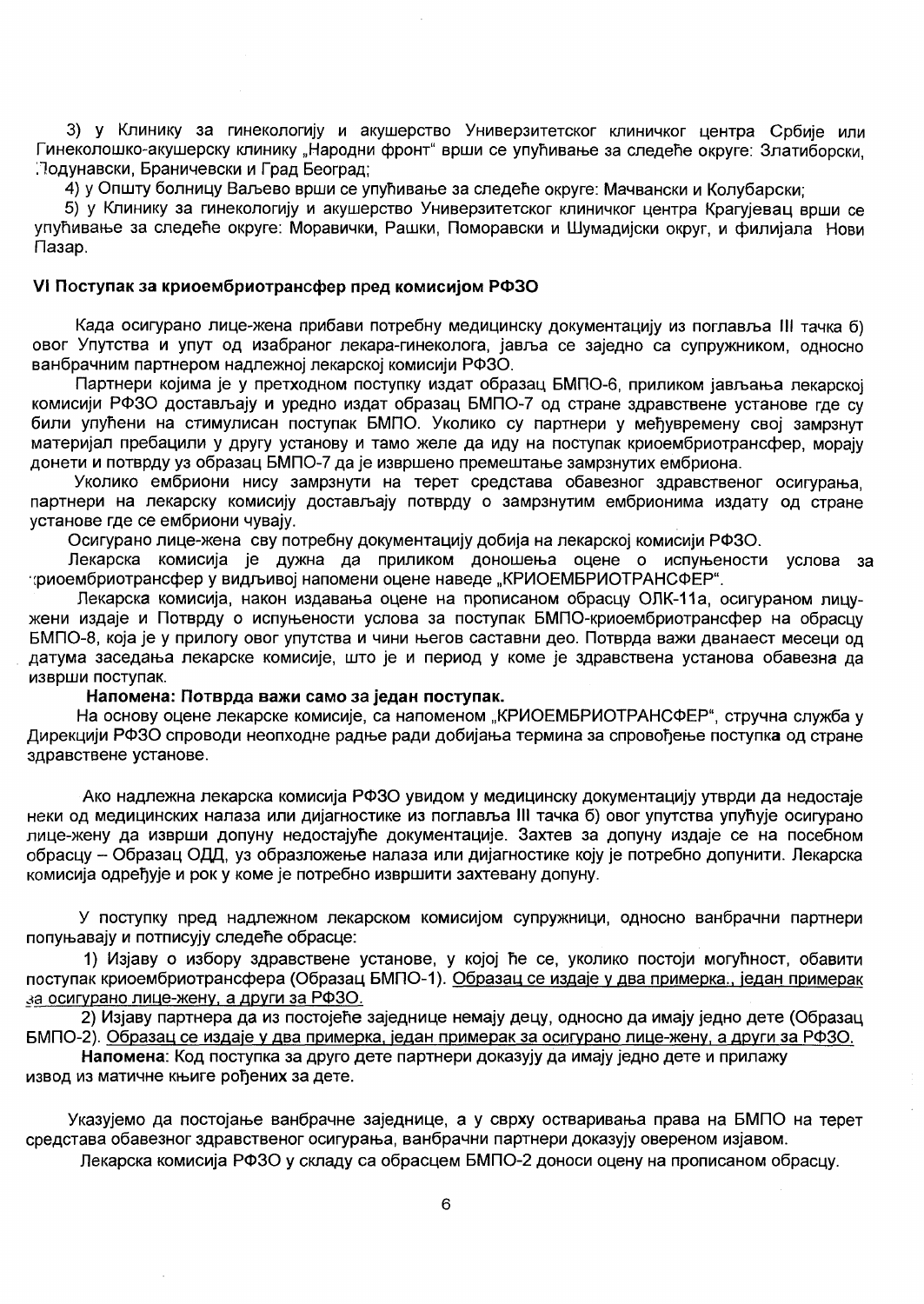## **VII Позивање**

Дирекција РФЗО доставља списак осигураних лица-жена здравственој установи у којој ће со спровести поступак БМПО (стимулисан поступак БМПО, односно криоембриотрансфер) на основу позитивне одлуке Комисије за БМПО, односно лекарске комисије РФЗО, уписане у електронску апликацију РФЗО и на основу одабране здравствене установе од стране партнера.

Дирекција РФЗО задржава право да прерасподели осигурано лице-жену у другу установу у којој се може обавити поступак БМПО уколико здравствена установа за коју су се супружници, односно ванбрачни партнери определили из обіективних разлога није у могућности да пружи услугу.

Здравствена установа је у обавези да у року од три радна дана од дана доставе списка достави Дирекцији РФЗО датуме пријема супружника, односно ванбрачних партнера на поступак БМПО, који подразумевају датум првог консултативног прегледа.

На основу достављених датума пријема од стране здравствене установе. Дирекција РФЗО обавештава филијалу о заказаним пријемима на лечење поступцима БМПО.

На адресу на коју је је извршена пријава на здравствено осигурање, филијала путем редовне поште шаље позив у вези упућивања на поступак БМПО (Образац БМПО-4).

Осигураном лицу-жени позив може бити уручен и у филијали ако осигурано лице-жена није примило позив на уписану адресу.

Осигурано лице-жена се на основу писаног позива филијале јавља изабраном лекару гинекологу ради издавања упута за стационарно лечење у здравственој установи у којој ће се обавити поступак БМПО.

Изабрани лекар - гинеколог издаје упут за стационарно лечење осигураном лицу-жени у здравственој установи која је наведена у позиву и упућује је на надлежну лекарску комисију ради добијања оцене лекарске комисије на обрасцу ОЛК-12.

Осигурано лице-жена се са позивним писмом филијале, упутом изабраног лекара - гинеколога за стационарно лечење, Обрасцем БМПО-3, односно Обрасцем БМПО-8, јавља надлежној лекарској комисији ради добијања оцене лекарске комисије на обрасцу ОЛК-12 - Оцена првостепене лекарске комисије којом се даје сагласност за упућивање у здравствену установу ради спровођења поступка БМПО наводећи податак да ли се поступак спроводи за прво или друго дете.

#### а) стимулисан поступак БМПО

Приликом доношења Обрасца ОЛК-12 лекарска комисија је дужна да у видљивој напомени оцене наведе врсту поступка на који се супружници, односно ванбрачни партнери упућују (стимулисани) и податак да ли се поступак спроводи за прво или друго дете. Уколико је издат Образац БМПО-6, лекарска комисија је дужна да приликом издавања Обрасца ОЛК-12 у видљивој напомени оцене наведе податак да су се партнери определили за замрзавање ембриона, односно да је издат Образац БМПО.

Напомена: Без обзира на датум издавања, Образац ОЛК-12 важи само у оквиру рока важења Обрасца БМПО-3.

За стимулисан поступак БМПО осигурано лице-мушкарац јавља се изабраном лекару из област∷ опште медицине ради издавања упута за здравствену установу у којој ће се обавити поступак БМПО-

#### б) криоембриотрансфер

Лекарска комисија РФЗО дужна је да приликом доношења оцене на обрасцу ОЛК-12 у видљивој напомени оцене наведе врсту поступка на који се партнери упућују (криоембриотрансфер) и податак да ли се поступак спроводи за прво или друго дете.

Напомена: Без обзира на датум издавања, Образац ОЛК-12 важи само у оквиру рока важења Обрасца БМПО-8.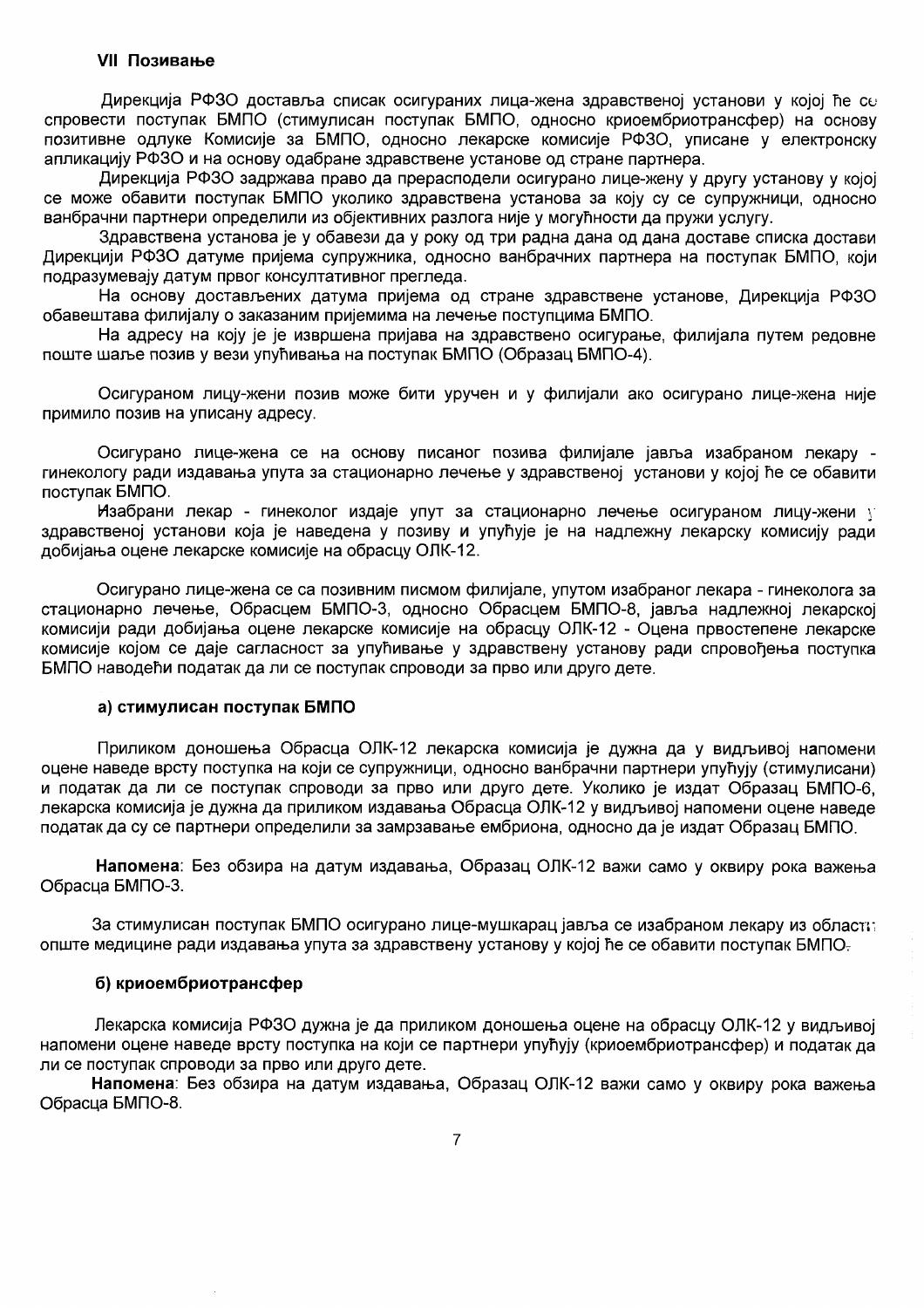#### VIII Први консултативни преглед установи,  $\mathbf{y}$ здравственој заказивање пријема на лечење, замрзавање ембриона, одлагање и искључење из поступка

#### а) стимулисан поступак БМПО

Осигурано лице-жена се са Обрасцем ОЛК-12 (у ком је у напомени лекарске комисије наведено да је издат за стимулисан поступак), Обрасцем БМПО-3, комплетном медицинском документацијом и Обрасцем БМПО-6 (уколико су супружници, односно ванбрачни партнери попунили и потписали Образац БМПО-6, што је и наведено у напомени оцене лекарске комисије), јавља у здравствену установу на први консултативни преглед ради поступка БМПО.

Осигурано лице-мушкарац се са упутом јавља у здравствену установу на први консултативни преглед ради поступка БМПО (Напомена: супружник, односно ванбрачни партнер-мушкарац који није осигурано лице РФЗО није у обавези да приложи упут приликом јављања у здравствену установу на први консултативни преглед).

Ако на првом консултативном прегледу здравствена установа утврди да партнери испуњавају услове за почетак поступка БМПО, здравствена установа, по свом плану рада, заказује датум пријема на поступак БМПО.

Уколико су у поступку лечења неплодности поступцима БМПО створене све могућности за замрзавање ембриона за осигурано лице-жену којој је претходно издат Образац БМПО-6, здравствена установа која има дозволу Министарства здравља за коришћење нове здравствене технологије, дужна је да у електронску апликацију Републичког фонда унесе податке да ли је извршено замрзавање ембриона, број замрзнутих ембриона и у којој здравственој установи се ембриони чувају. Напомена: здравственој установи у Плану мреже мора бити одобрено од стране Републичког фонда увођење нове здравствене технологије на терет средстава обавезног здравственог осигурања.

Такође, супружници, односно ванбрачни партнери у здравственој установи попуњавају и потписују Образац БМПО-7, односно Потврду да је приликом процеса БМПО извршено замрзавање ембриона, податак о броју замрзнутих ембриона, у којој здравственој установи се замрзнути ембриони чувају, односно потписују да није дошло до замрзавања ембриона. Образац БМПО-7 потписује и печатом оверава овлашћено лице здравствене установе.

Образац БМПО-7 се издаје у три примерка, од којих један примерак задржава здравствена установа, а два примерка се уручују супружницима, односно ванбрачним партнерима.

Ако на првом консултативном прегледу здравствена установа утврди да су у периоду од издавања Обрасца БМПО-3 наступиле околности због којих супружници, односно ванбрачни партнери не испуњавају услове за почетак поступка БМПО или да је за почетак поступка из медицинских разлога потребан дужи период од дванаест месеци, у обавези је да:

- 1. искључи осигурано лице-жену из даљег поступка, при чему писаним путем образлаже разлог искључења и уручује га одмах осигураном лицу-жени (Образац БМПО-5);
- 2. одмах упише у електронску апликацију Републичког фонда разлог искључења;
- 3. упути на поновну оцену Комисије за БМПО.

У случају да партнери нису у могућности да се из оправданих разлога јаве на заказани поступак БМПО (болест, путовање, смртни случај и друго), у обавези су да се лично јаве здравственој установи која одређује нов датум пријема на поступак БМПО у оквиру рока важења Обрасца БМПО-3.

Ако осигураном лицу-жени поступак БМПО не започне у року од дванаест месеци од издавања Обрасца БМПО-3, здравствена установа је у обавези да писаним путем достави образложење осигураном лицу-жени и Републичком фонду о разлозима неспровођења поступка БМПО у предвиђеном року.

Здравствена установа образложење уписује и у електронску апликацију РФЗО.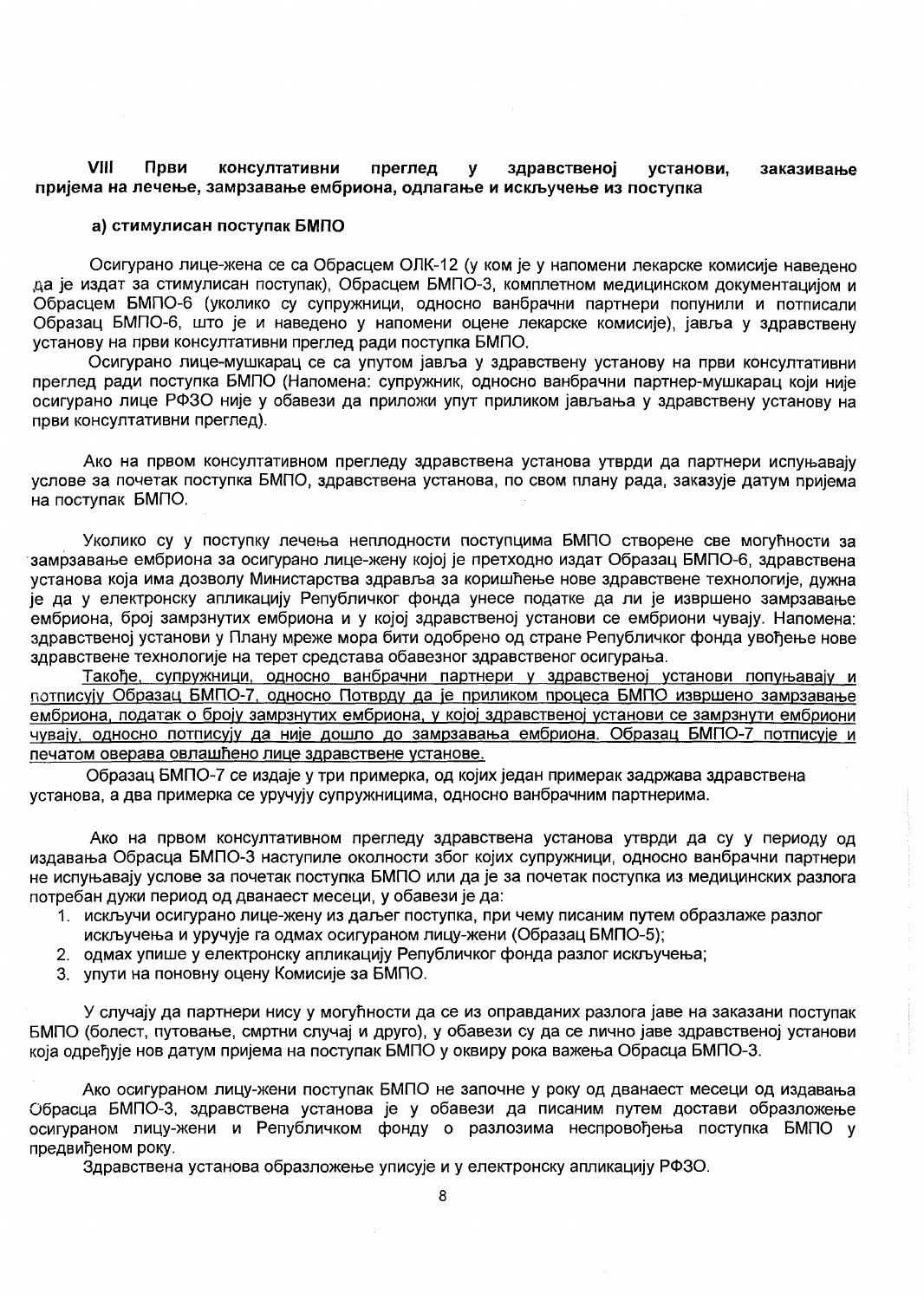Здравствена установа враћа Образац ОЛК-12 филијали која га је издала са образложењем, чиме се осигурано лице-жена искључује из даљег поступка и упућује се на поновну оцену Комисије за БМПО.

Ако је здравствена установа у току стимулисаног поступка БМПО извршила замрзавање ембриона, одмрзавање ембриона и криоембриотрансфер може фактурисати само као нов поступак **GMNO.** 

Здравствена установа у којој се изврши замрзавање дужна је да води евиденцију о укупном броју замрзнутих ембриона, броју преосталих замрзнутих ембриона на обрасцу БМПО-7, који се након сваког замрзавања, незамрзавања или одмрзавања ембриона издаје партнерима. С тим у вези, установа је дужна да сваку измену у вези замрзнутих ембриона редовно ревидира и кроз електронску апликацију РФЗО.

#### б) криоембриотрансфер

Осигурано лице-жена се са Обрасцем ОЛК-12 у ком је у напомени лекарске комисије РФЗО наведено да је издат за криоембриотрансфер. Обрасцем БМПО-8. комплетном медицинском документацијом и Обрасцем БМПО-7 (уколико су ембриони замрзнути на терет средстава обавезног здравственог осигурања), јавља у здравствену установу на први консултативни преглед ради криоембриотрансфера.

Ако на првом консултативном прегледу здравствена установа утврди да осигурано лице-жена испуњава услове за криоембриотрансфер, здравствена установа, по свом плану рада, заказује датум пријема.

Здравствена установа у којој се изврши криоембриотрансфер дужна је да води евиденцију о броју одмрзнутих ембриона, као и о броју преосталих замрзнутих ембриона на обрасцу БМПО-7 који се након сваког одмрзавања издаје супружницима, односно ванбрачним партнерима. Образац БМПО-7 потписује и печатом оверава овлашћено лице здравствене установе. Уколико су супружници ембрионе који су замрзнути на терет средстава обавезног здравственог осигурања одмрзнули на терет сопствених средстава, установа је дужна да изда нов образац БМПО-7. С тим у вези, установа је дужна да сваку измену о броју одмрзнутих, односно броју преосталих замрзнутих ембриона редовно ревидира и кроз електронску апликацију Републичког фонда.

Образац БМПО-7 се издаје у три примерка, од којих један примерак задржава здравствена установа, а два примерка се уручују супружницима, односно ванбрачним партнерима.

Ако на првом консултативном прегледу здравствена установа утврди да су у периоду од издавања Обрасца БМПО-8 наступиле околности због којих осигурано лице-жена не испуњава услове за криоембриотрансфер или да је за исти из медицинских разлога потребан дужи период од дванаест месеци, у обавези је да:

- 1. искључи осигурано лице-жену из даљег поступка, при чему писаним путем образлаже разлсг искључења и уручује га одмах осигураном лицу-жени (Образац БМПО-5):
- 2. одмах упише у електронску апликацију РФЗО разлог искључења;
- 3. упути на поновну оцену Комисије за БМПО.

У случају да супружници, односно ванбрачни партнери из оправданих разлога нису у могућности да се јаве на заказани поступак БМПО (болест, путовање, смртни случај и друго), у обавези су да се лично јаве здравственој установи која одређује нов датум пријема у оквиру рока важења Обрасца БМПО-8.

Ако осигураном лицу-жени поступак БМПО не започне у року од дванаест месеци од издавања Обрасца БМПО-8, здравствена установа је у обавези да писаним путем достави образложење осигураном лицу-жени и Републичком фонду о разлозима неспровођења поступка БМПО у предвиђеном року.

Здравствена установа образложење уписује и у електорнску апликацију РФЗО.